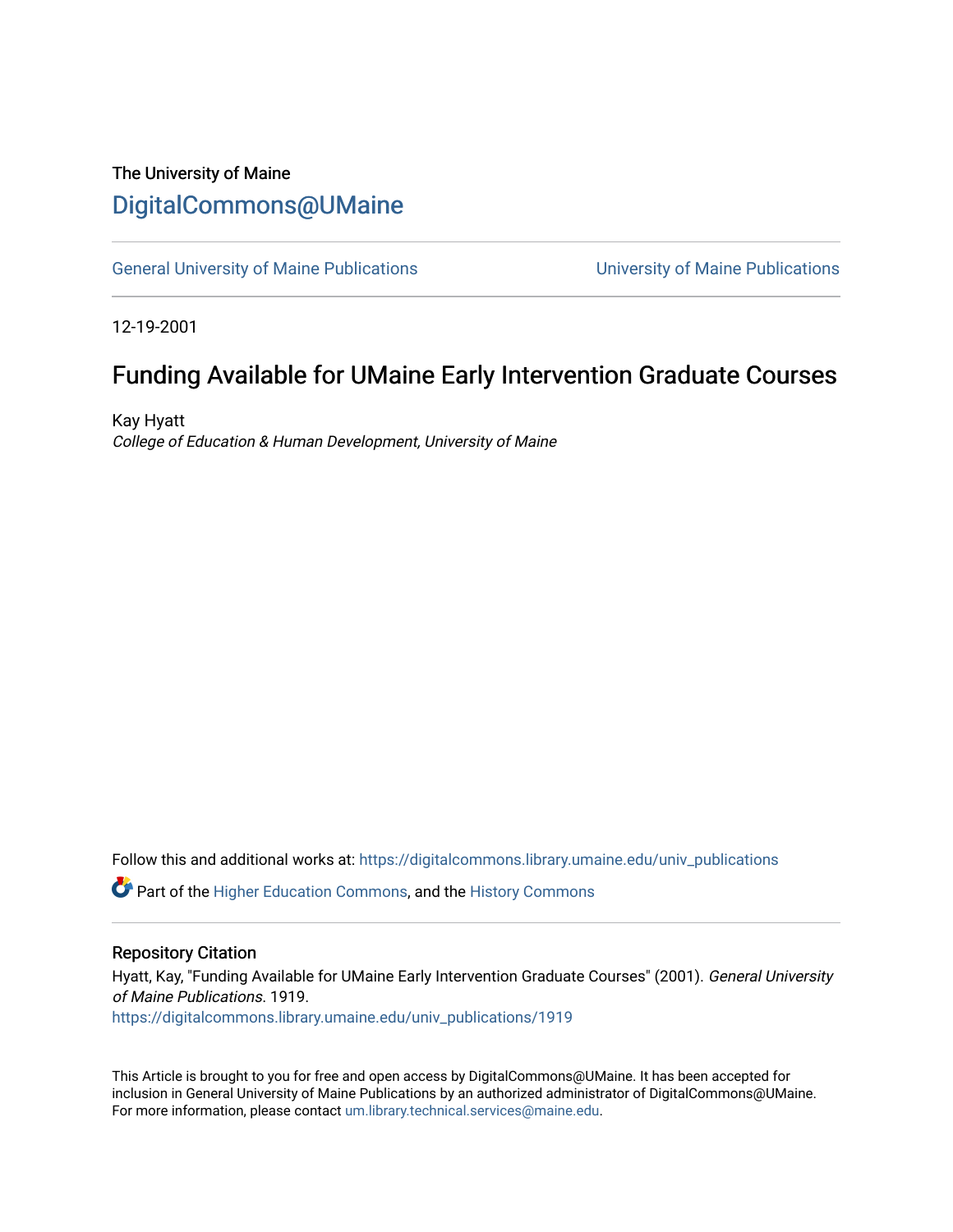# COLLEGE OF EDUCATION **& HUMAN DEVELOPMENT**

**Selected News Releases** 

## **Funding Available for UMaine Early Intervention Graduate Courses**

ORONO, Maine – Full tuition is available for four graduate-level, special education courses to be offered by the University during the spring 2002 semester. Funded by a U.S. Department of Education grant, the early intervention courses are funded by a U.S. Department of Education grant and will be taught at sites around the state.

The courses are provided collaboratively by UMaine's College of Education and Human Development and Center for Community Inclusion. Students may pursue either a master's degree with a specialization in early intervention or the state endorsement (certification) option required for a Maine Teacher of Young Children with Disabilities - Birth to School Age Five. The courses are available to individuals who have a bachelor's degree and to undergraduates with senior-level status and advisor permission

Among early intervention and early childhood personnel who might find the courses helpful are developmental therapists, service coordinators, teachers, administrators, speech pathologists, physical therapists, occupational therapists, social workers, nurses, counselors and psychologists.

Tuition will be fully paid for full-or part-time students accepted under the Training Options for Early Intervention Personnel (TOP) grant, funded by the DOE's Office of Special Education Programs. Interested individuals who do not apply for tuition support through the TOP grant also may enroll in individual early intervention courses.

Times and locations for the courses are:

- Typical and Atypical Development in Infancy and Early Childhood Mondays, 6:45-9:45 p.m. Sites in Orono, Searsport, and Augusta or Waterville.
- Foundations of Early Intervention (two sections) Five Saturdays:  $8$  a.m. -5 p.m.,  $2/2$ ,  $2/16$ , 3/2, 4/6 & 4/20. Sites in Orono, Rumford, and Augusta or Waterville, Portland or Gorham; Thursdays: 6:45-9:45 p.m., beginning January 24. Sites in Orono, Searsport, and Augusta or Waterville.
- Fostering Partnerships in Early Intervention (two sections) Five Saturdays: 8 a.m.-5 p.m., 1/26, 2/9, 2/23, 3/30, 4/13. Sites in Orono, Rumford, and Augusta or Waterville, Portland or Gorham; Wednesdays, 4-7 p.m., beginning January 23. Sites in Orono, and Portland or Gorham, and possibly Ellsworth.
- Serving Infants and Toddlers in Natural Environments Wednesdays, 7-10 p.m. Sites in Orono, Caribou, and Augusta or Waterville

For more information about the classes and the grant : visit the TOP website